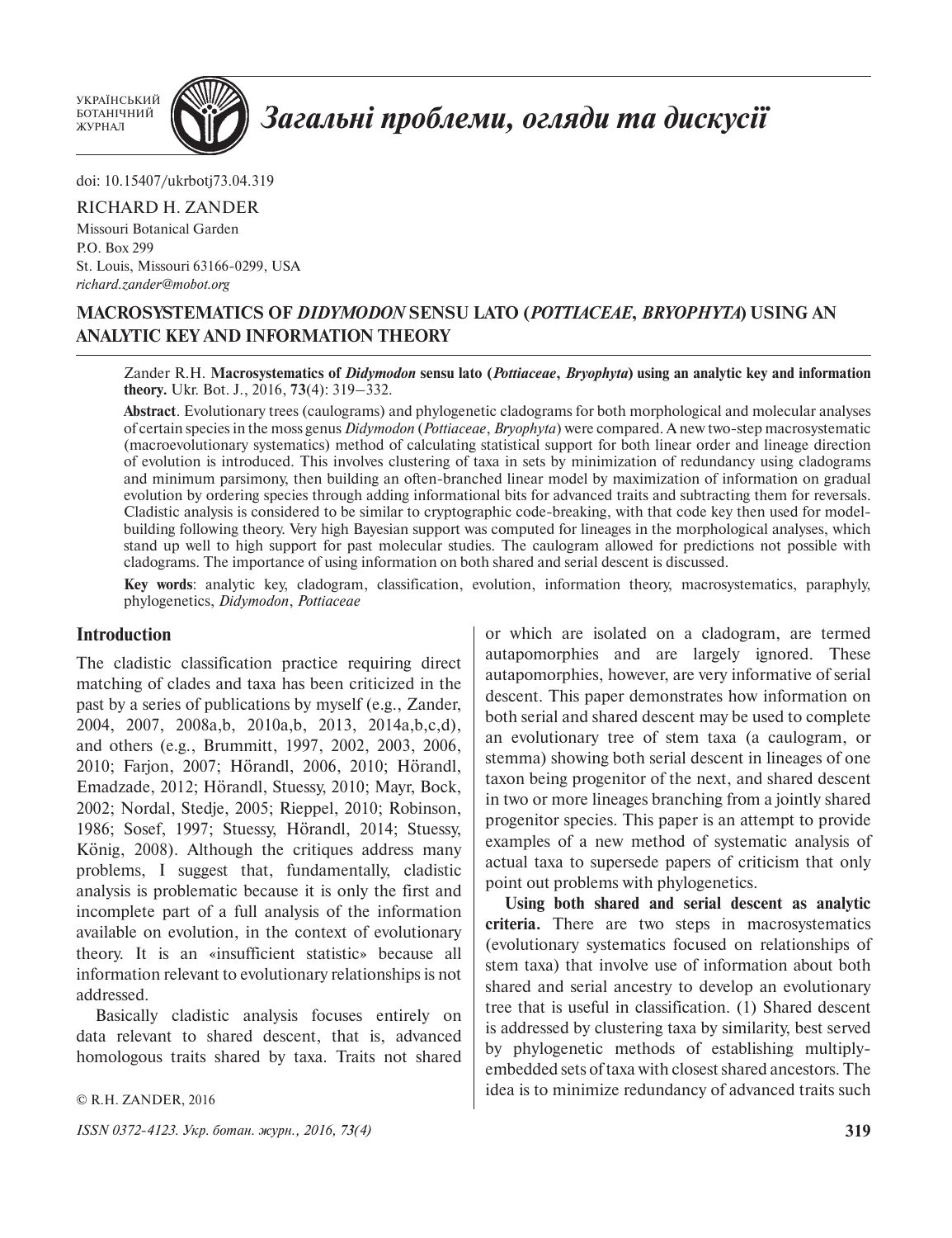that taxa related by shared descent have a maximum number of advanced traits that are alike, this being a signal of evolutionary relationship, a specialty of cladistic methodology. Redundancy in information theory is «wasted information» in a message, and as used here is similar to mutual information in information theory, or phylogenetic profiling, see discussions in Wikipedia. Minimization of redundancy is a condensation of repetitive evolutionary messages that helps maximize entropy. Informational redundancy is reduced by explaining duplicate traits as having been created only once through shared ancestry, i.e., they are homologous, which makes them essentially the same information. (2) Once sets of taxa that minimize redundancy of traits are established, the difference between taxa in the sets is used to determine direction and order of evolution. This is done by assigning one informational bit to each new trait with a penalty of one bit for each reversal back to the primitive traits of an outgroup, and order is established by maximizing numbers of information bits for each lineage. Parallelisms, which, like, reversals are redundant information, are minimized by cladistic clustering by shared traits.

Basically cladistics establishes major groupings and general contiguity of taxa by implied shared ancestry of two or more taxa, while an evolutionary analysis determines linear order of taxa from information implying descent of one taxon from another. This analysis using information theory has a parallel in cryptanalysis. Suppose we have a cryptogram message «eftdfoq xjui npejgjdbujpo,» and we decrypt just the pattern of letter substitutions. Suppose it is  $a = b$ ,  $b = c$ ,  $d = e$ , etc. That pattern has much information in it about the message, and is similar to the informationrich patterns generated by cladistics. Cladistics uses the pattern impressed by the analytic method as a basis for classification. But the message still needs to be read. By assigning the code identities to the letters in the cryptogram, the order of presentation becomes important and the message becomes «descent with modification». The language of the evolutionary message is called «theory» and the arrangement of plaintext letters is similar to the modeling of an evolutionary tree based on both shared and serial traits. The point of a macrosystematic analysis is to model evolution of a group so that it fits into everything else we know about evolution, and is not a «discovery process» like determining code letter identities.

**Species definitions and dissilient genera.** A species may ultimately be based on any of a number of criteria depending on the author's choice of a species concept for the group studied. In this paper, a practical criterion is used: a species is a group of individuals possessing a minimum of two otherwise unlinked traits that may be considered linked by some evolutionary process, known or unknown. It helps, of course, for the group of individuals to have some «evolutionary trajectory» or specialized habitat, but two traits are minimal and sufficient. A genus is here defined as the «dissilient genus» of Zander (2013: 92), being the result of a speciational burst. Groups of species, at least in the groups I have studied (*Pottiaceae*, *Bryophyta*), often may be seen as some central, generalist, sexually reproducing species of wide distribution and many biotypes surrounded by two or more advanced, stenomorphic descendant species with unique traits, sometimes asexual and found in specialized or recent environments. These descendant species may have descendants of their own to form linear series, usually short, of two or three species in length (for examples see Zander 2008a, 2009, 2013, 2014c). Each evolutionarily radiative group of species is here considered a genus, which is an empirical definition that may be applied to families (i.e., a radiative group of genera).

**Cladogram versus caulogram.** A cladogram is a dichotomously branching tree with the tips of the branches ending in the taxa studied. It may be entirely replaced by a nested set of parentheses, annotated with branch lengths and other information (e.g. the Newick format). It represents only shared descent (as implied by a series of gradually less inclusive traits) and treats any indication of serial descent as unwanted paraphyly.

A caulogram is an often-branching tree with taxa comprising the stem and branches, and with many taxa lined up in linear series. The branches of a caulogram show shared traits and evolutionary radiation, the lineages of stem taxa show order and direction of evolution. A caulogram maximizes paraphyly, which is taken to signal a progenitor-descendant relationship. Simplistically, a cladogram minimizes the differences between taxa, a caulogram interprets the differences left. Caulograms as diagrams of direct descent of extant and inferred extinct taxa are fully explained by Zander (2008a, 2010a, 2013).

**Details of problems with cladistics-only analysis.**  Firstly, there is a difference between cladistics and phylogenetics. The former simply desires a branching tree that groups taxa in the simplest manner by minimizing required shared character state transformations. A cladogram maximizes synapomorphies (shared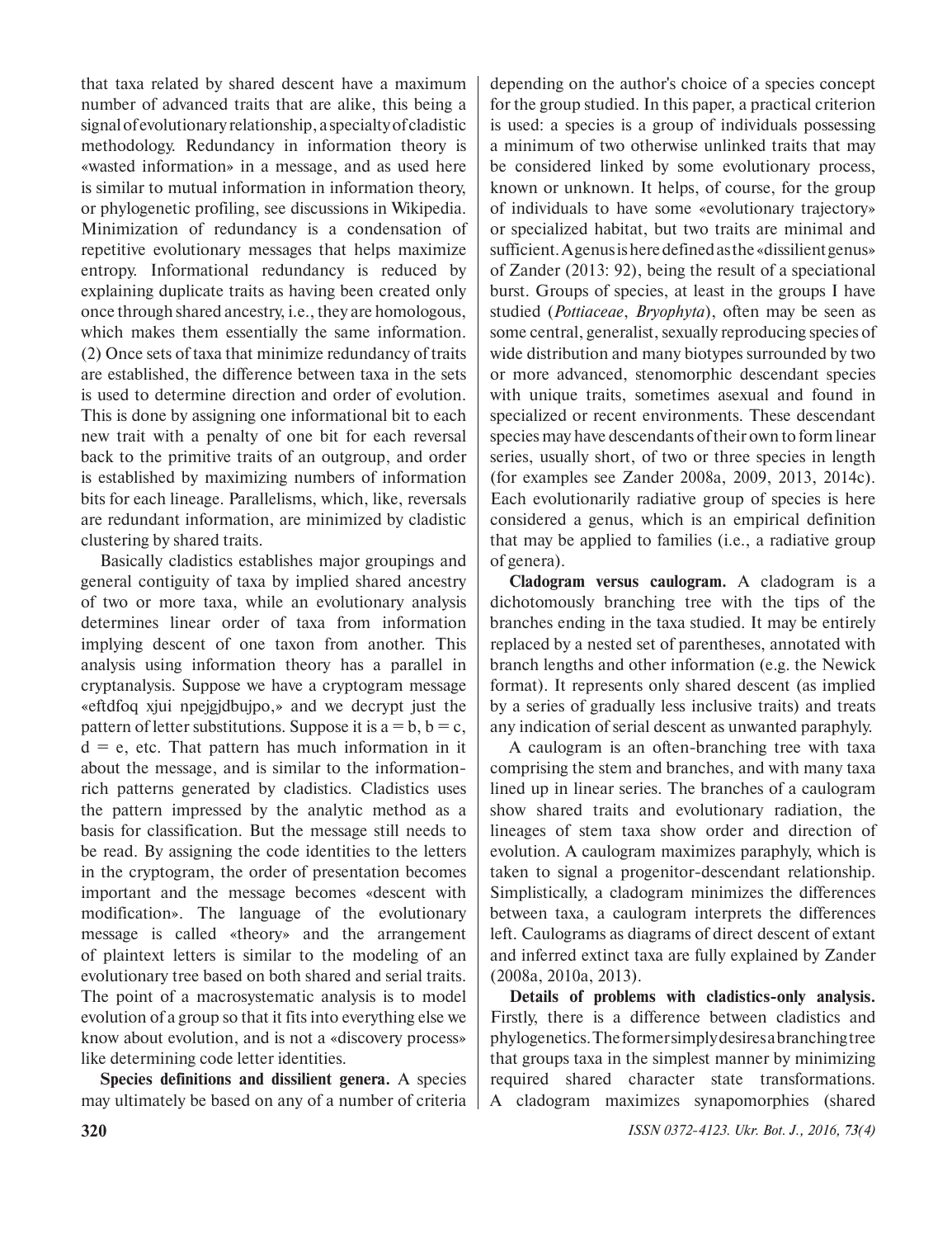advanced traits). The resultant tree has a goodly amount of evolutionary information on shared descent, but evolution, particularly evolutionary theory, is not particularly important to cladists who apparently feel that a tree with the least number of trait changes is a practical basis for classification. Phylogenetics, however, adds evolutionary significance to elements of the cladogram, where branch length (in terms of trait changes) implies evolutionary distance, and each node in the dichotomous tree represents a shared ancestor giving rise to (and ending in) two branches. The resulting interpreted cladogram is termed a phylogram, and is often presented as an evolutionary tree although seldom called by that name.

Clarity in understanding the limitations of cladistics is important, and is hard-won. «Tree thinking» can be overwhelming in its complex methodological detail, nearly full acceptance by the systematic community (either enthusiastic or cynical), and the availability of copious funding by granting agencies. There are, however, certain major crippling aspects that are largely ignored or even accepted as positive features because of simplistic solutions provided in the methodology.

- 1. Phylogenetic trees are not evolutionary trees nor can they truly model monophyly because shared descent alone does not track serial aspects of evolution.
- 2. Phylogenetic analysis generates «sister groups» for each split in the tree, but for, say, two taxa as sister to each other, phylogenetics cannot tell if one taxon is the progenitor of the other, or not. This is because the phylogenetic data set includes only information about shared descent. Even when data are available on progenitor-descendant relationships, they are generally ignored.
- 3. Continuity in a phylogenetic tree is through nodes, which are often interpreted as shared ancestors, and taxa are then related by degree of their shared descent. Nodes, however, are neither named nor characterized as natural entities, and recency of shared descent is problematic. What they really represent are splits in the raw minimum spanning tree or Markov chain that is used in the computerized software to gather the taxa involved into hierarchical sets that increasingly share advanced traits. A phylogenetic tree or cladogram can be completely represented by groups of taxa in nested sets of parentheses to show the inclusiveness of sets, similar to the well-known phylogenetic Newick format. There is no evolutionary tree, there are no ancestral nodes, and the «tree» simply represents an

easy way to visualize the nested sets of parentheses; e.g.,  $((A, B)(C, D))$  may be represented by a boneshaped diagram  $(\geq -\leq)$  with A and B at one end and C and D at the other.

- 4. Important evolutionary information is lost with cladistics, and the more taxa are involved, the more information is lost. Consider  $A > B > C$ , where species A speciates B and B speciates C (the angle bracket shows the direction of evolution). The cladogram for this is  $A(B, C)$  given that B and C share at least one trait advanced over those of A (unless there is a reversal). In this case and more generally, information is lost when data on serial descent are ignored.
- 5. Because the method of phylogenetics uses only data on shared descent, the differences between taxa are only indirectly addressed as which taxa are lower in a cladogram or toward the outside of a set of taxa in nested parentheses. Thus, when a taxon is embedded in a cladogram of a taxon of a different name, it is either lumped with that taxon under one name, or the taxon in which it is embedded is split into many taxa to avoid direct embedding. The taxon with another taxon of the same rank or higher embedded in it is called a «paraphyletic» taxon. The method of strict phylogenetic monophyly has been invented to justify such lumping and/or splitting. This is the result of a classification method invented to shore up the blind spot of reliance only on shared descent, and is not a result of a well-supported evolutionary theory. Cladistically embedded species and genera have had the same criteria in describing species and genera as have paraphyletic species and genera, and there is no natural reason to distinguish them.
- 6. Multifurcations are considered failures of resolution in cladistics, yet are expected and informative in evolutionary systematics. Multifurcations of otherwise serial lineages may be reflected in macroevolutionary classification as named genera.

**Cryptanalysis parallel.** Cryptanalysis is translation or interpretation of hidden meanings in secret codes (Good, 1979; McGrayne, 2011: 134, 168, 205). In breaking codes, minimizing redundancy means to discover which letters in the coded message always mean «a», which mean «b», and so on. Minimizing redundancy in systematics means creating a cladogram or an equivalent diagram as a guide to sharing of homologous traits through joint descent. Traits that last over two or more speciation events are valuable for tracking the flow of evolution.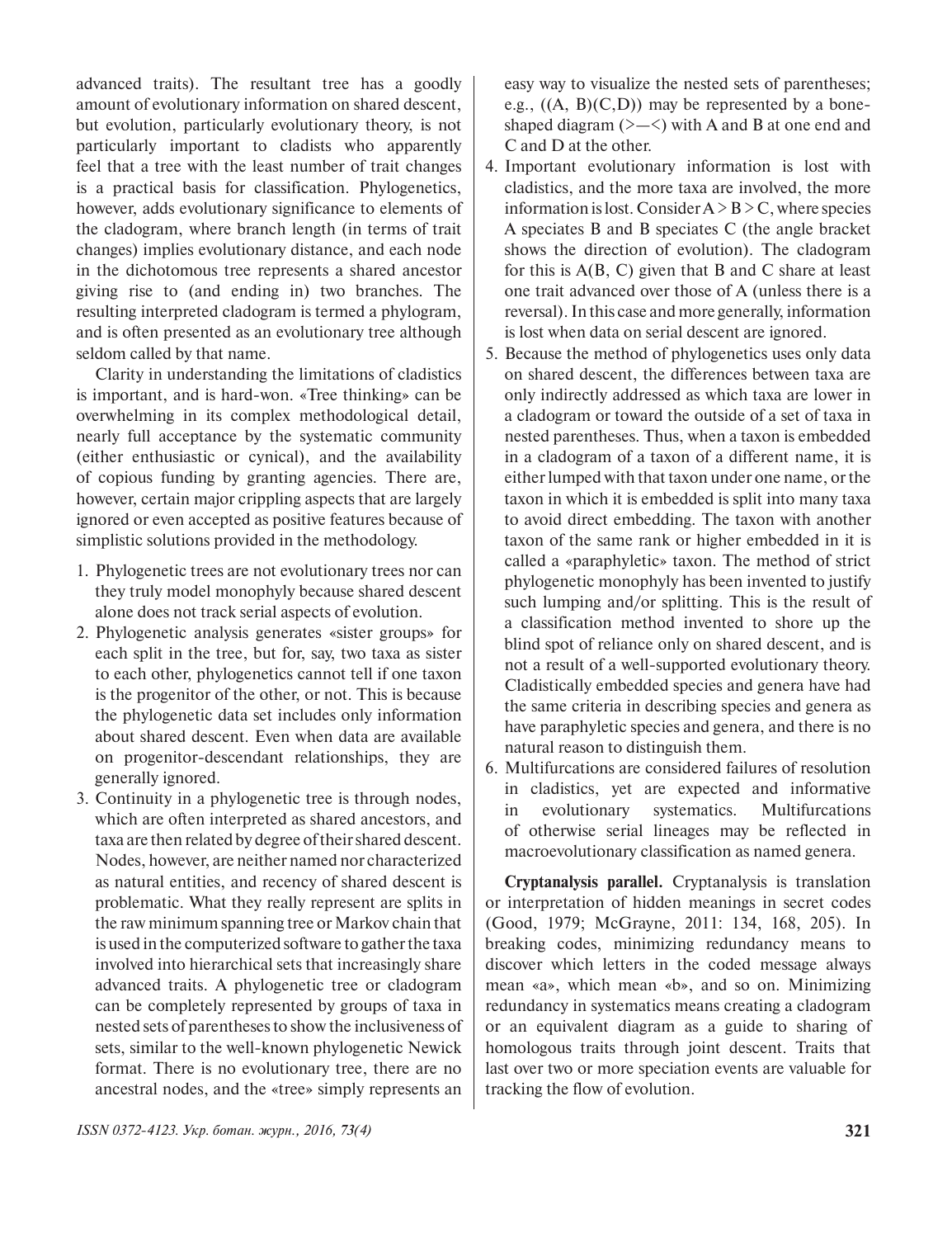The correct mapping of the cladistically derived code key to patterns developed through interpretation by theory «saves» (in terms of philosophy of science) both cladistics and evolutionary theory by melding them as two steps in the macrosystematic method. That mapping will be done in this paper using an «analytic key» as described below.

In sum, cladistics is a kind of discovery process that «cracks the code» by creating a minimally redundant arrangement of taxa, a cladogram, which condenses otherwise redundant information by sharing traits among taxa. Evolutionary systematics accepts that decoding of arranged closely related taxa with informative non-redundant traits left over and «reads the message» through the language of evolutionary theory. The dichotomous cladogram of the mechanical code redundancy analysis is transformed into a branching linear arrangement of taxa, a caulogram, that reflects both shared and serial descent.

**Problems with molecular analysis.** Species have their phenome of expressed traits often sculpted by stabilizing and purifying selection (see review by Popadin et al., 2007) over time such that the species' basic identity remains intact and singular. Gradual change and biotype development over time is understood through well-supported theory. The «bell-shaped curve» of morphological variation is cut off at the tail ends by selection against overly burdensome mutations, a kind of phyletic constraint. On the other hand, the molecular traits used for tracking evolutionary changes in taxa in molecular cladistic analysis are apparently or are hoped to be under little selection, and mutations may remain in the genome of molecular races indefinitely or until that molecular race is overwritten through accumulated mutations or otherwise rendered extinct.

This leads to molecular paraphyly such that one species may appear to be in two or more different places on a cladogram at once. This is common in molecular analysis and is usually dealt with by strict phylogenetic monophyly by calling molecular races «cryptic species» and naming them. Paraphyly is information that the paraphyletic species gave rise to the embedded species, a progenitor-descendant relationship. The problem is that molecular races can go extinct, and the place on a molecular cladogram of one instance of a species does not rule out other places on the cladogram that a molecular race of that species may have occupied, except for being extinct or otherwise unsampled. The BPP supporting a molecular clade can be considered valid if one judges the taxa to be very recent and extinct paraphyly is doubtful because there has been little time for speciation between instances of molecular races. Given the caulogram below, one might expect one to three speciation events during the lifetime of a species, which one might estimate at an average of five million years (as a rule of thumb). See also discussion of paleontological time scales of Zherikhin (1998): «If about 50% of living insect species exist since the Pliocene, it is improbable that none of them gave rise to any different species during the last 5 million years.»

Suppose from many taxa, cladistics groups taxa D, A, and T as having many redundant traits. There may be two molecular races of one species A, or two species of genus A, so there are two terminal taxa «A», that is, D, T, A, and another A. Problematically, if the code key is «D, A, T, A,» perhaps in the form  $((D, A)(T, A))$ , to avoid paraphyly (and theory) the paraphyletic taxon «A» may be split into two (two species if molecular races or two genera if species) by cladists to give «DZTA,» or  $((D, A)(T, Z))$ , which is not interpretable in the language of scientific theory. (One can usually find *some*  minor biotype traits that distinguish two populations of different molecular races of one taxon, but, because the morphological traits cannot stand alone, they are not real support.) The correct interpretation may be  $A > T$ D, where additional information not in the phylogenetic data set reveals that ancestral taxon A (progenitors are boldfaced) gave rise to T, and T to D. Ancestral taxon A may include two molecular races, or include two species that are somewhat distant on a cladogram but nevertheless are clear in that genus as representing a stem taxon.

Like cladistic introduction of cryptic or nearly cryptic species, ignoring the possibility of extinct paraphyly introduces a lack of resolution in molecular cladograms. This is not such a problem in morphological cladograms because of stabilizing selection. The degree of poor resolution may be gauged by the amount and degree of molecular paraphyly known for the group. If a known paraphyletic molecular taxon spans three nodes on a cladogram, then all except the most recent species must be suspected of having up to the same level of paraphyly in the past. This is because of similar sensitivity of their genomes to mutation of the particular DNA sequence used in the analysis.

Two features of molecular analysis may be relied on. (1) Paraphyly or short-range molecular polyphyly implies that the embedded taxa are linear descendants of the paraphyletic taxon. (2) Long-range polyphyly, such as species of one genus split between two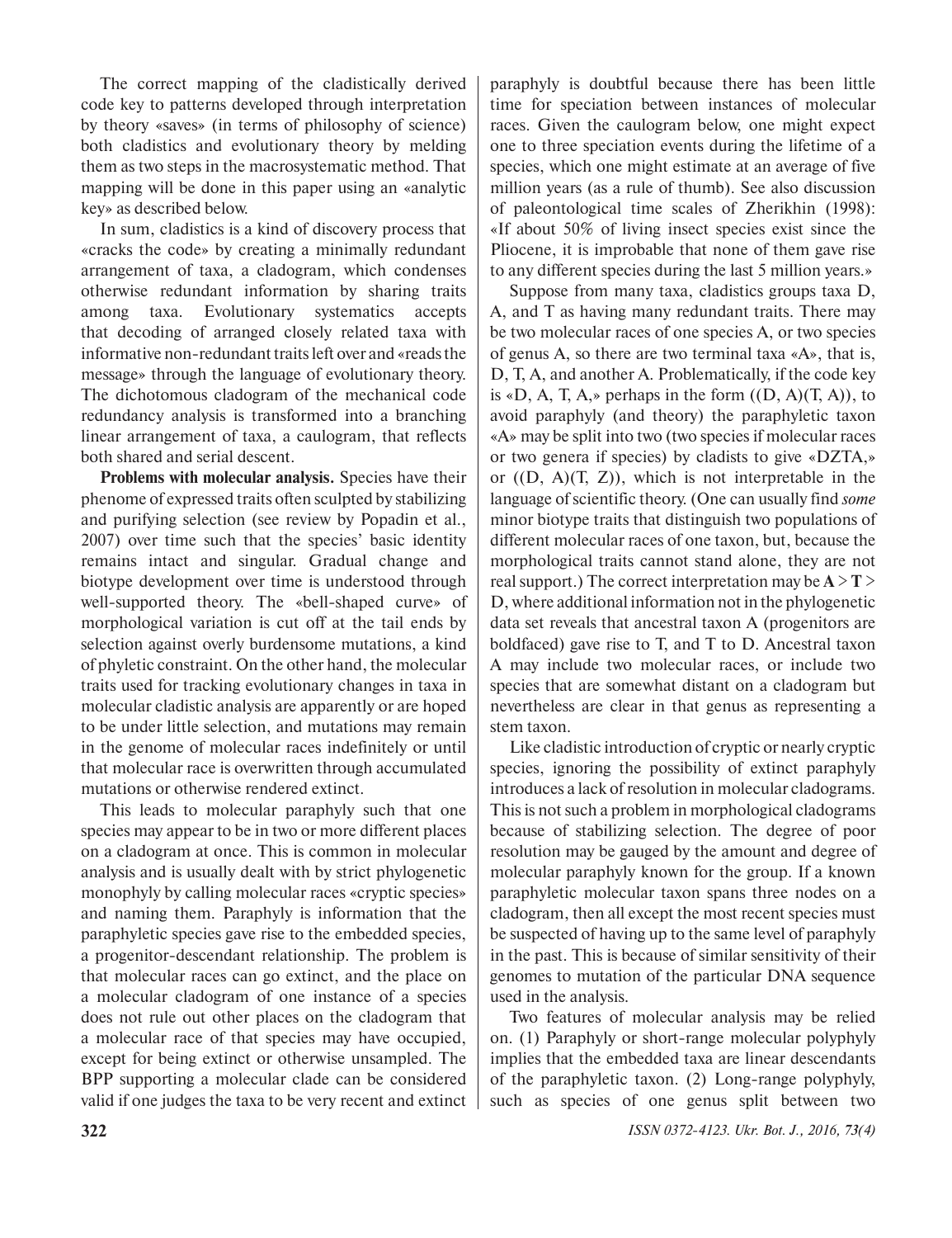families, suggests a true polyphyly such that contrary morphology-based taxonomy needs to be re-evaluated.

*Didymodon* **s. l. as exemplar.** An intensive macrosystematic analysis of the moss genus *Didymodon*  Hedw. was made in three previous studies by Zander (1998, 2013, 2014a,b,c). These studies evaluated the 24 North American species, and divided them (Zander, 2013) into six genera, based on estimated centers of adaptive radiation («dissilient genera»). This was done in the following manner: A cladogram of these taxa (Zander, 1998) was modified into a caulogram of their serial and shared evolutionary relationships under the simple rubric that if a cladogram node can easily be taxonomically named as the same as one of the two sister groups, this is more parsimonious than positing an unknown unnamed shared ancestor. On naming a node, the cladogram was collapsed into a serial relationship of one of the sister groups ancestral to the other. Two nodes were left unnamed as unknown shared ancestral taxa, with the proviso that this practice retrodicts the past existence of such unknown taxa and predicts the possibility of discovering a taxon with that general circumscription. Later, another study (Zander, 2014a,b,c) evaluated the statistical support for the caulogram lineages.

Although the macrosystematic method involves first doing a cladogram or equivalent, the practice of doing no more than simply naming nodes as one of the terminal taxa on a cladogram is not advisable as much information on serial descent is never used in cladistics analysis.

**Justification of bit-based Bayesian measures of support**. No definite assignment of support for lineage estimations in terms of Bayesian credible intervals were made in the Zander (2013) study as the relationships seemed overwhelmingly clear, but this was remedied by Zander (2014a,b,c). In the 2014 papers, exact probabilities were assigned to advanced traits using the deciban (dB) unit. Decibans are logarithmic units (exponents at base 2) equivalent to certain Bayesian posterior probabilities (BPP), see Table 1, and fully explained in the 2014 papers. Because decibans are logarithmic, they can be added, and the sum of decibans can be translated to a final posterior probability without using Bayes' formula.

In the case of 2014a,b,c study, the deciban value of support for each advanced trait in a species was assigned intuitively based on long experience with the genus and with the rarity of traits. One deciban has been described as the minimum detectable information beyond 50:50 support for two hypotheses. It was considered a «hint,» equivalent to 0.56 BPP. Decibans were then assigned in the 2014 paper as numbers of decibans for each trait, because evolutionarily important traits are commonly more than just hints. Adding these decibans may reach a sum (interpreted by Table 1) suggesting a very high posterior probability of the direction and order of evolution of some particular series of taxa

The study of Zander (2014a,b,c) gauged support for each branch of the *Didymodon* caulogram. This involved the estimation of how uncommon an advanced trait was. The more rare, the greater support for the direction of evolution away from a generalized ancestor. The generalized ancestor was determined by comparison with some outgroup taxon, as in cladistics. Some categories of critical traits informative of direction of evolution are:

*Primitive*: (1) A species generalist or centralist in morphology that might easily generate specialized descendants. (2) A widely distributed species that is found in many habitats and may be relatively old. (3) A species of multiple subspecies or varieties. (4) A major morphological differentiation that signals a new relationship with the environment that opens evolution of radiative lineages.

*Advanced*: (1) A habitat specialist. (2) A species with asexual reproduction common and sexual reproductive organs rare or absent. (3) A species of local distribution, often of recent or specialized habitats. (4) A species with a burdensome physiological or morphological adaptation not conducive to further speciation.

The above criteria certainly call for judgment guided by established theory. Additional discussion of identification of progenitor-descendant species pairs has been provided by Crawford (2010). In the Zander (2014) papers, each trait in each species matching a category above was assigned credible intervals approximating the following schema:

- 1. «Five Sigma» (**0.998** or better) super-certainty (i.e., «quite certain,» «damn sure»). Statistical certainty is a real feature of some analyses.
- 2. Almost certain. Say, only once wrong out of a hundred times would the hypothesis be wrong. Expected level of correctness in critical research. Assigned credible interval is **0.99**.
- 3. Acceptable as a theory, being the lower limit of reliable information. Expected to be correct 19 out of 20 times, good for non-critical, easily reversible decisions. Credible interval is **0.95**.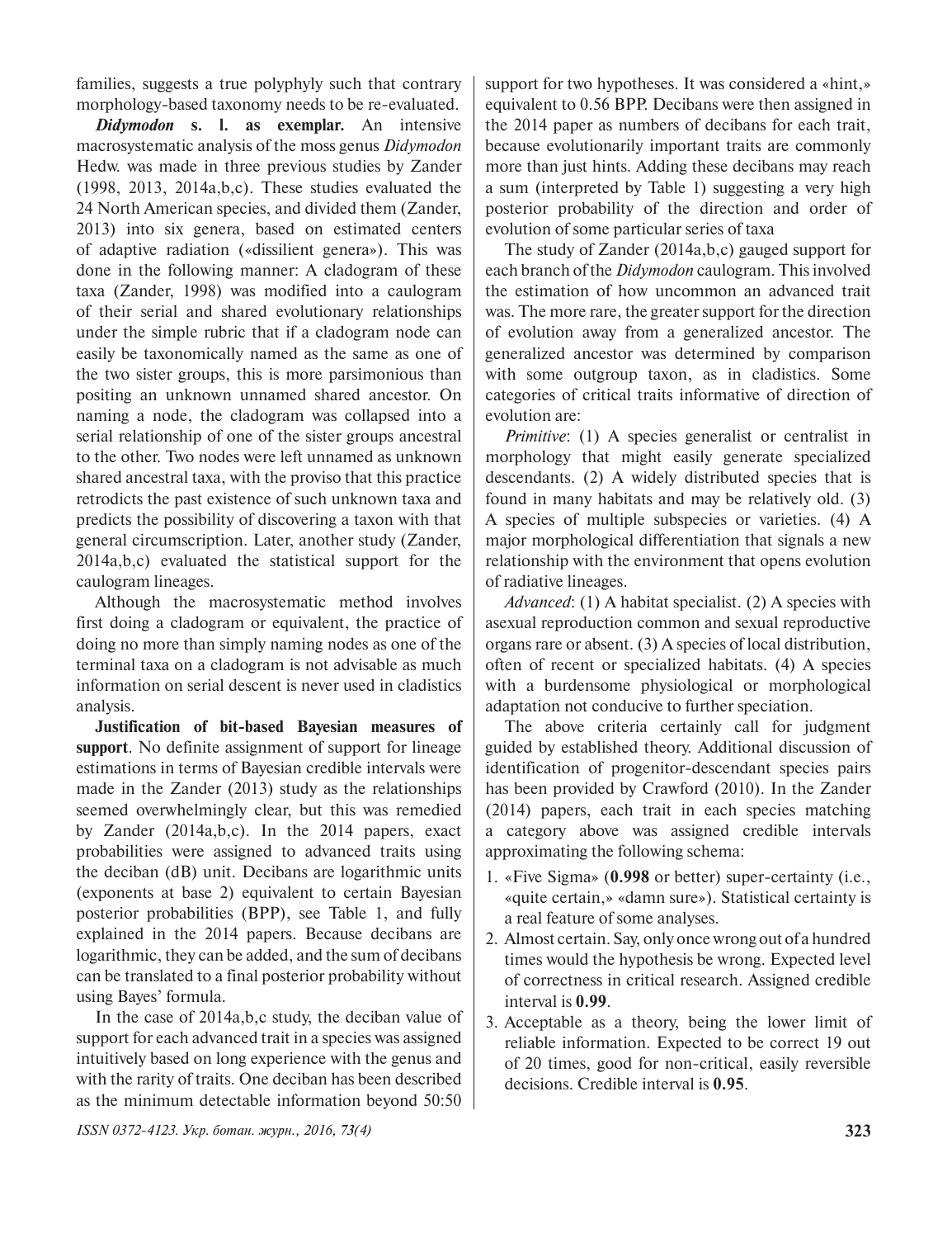| <b>Bits</b>      | dB               | <b>BPP</b>                            |  |
|------------------|------------------|---------------------------------------|--|
| $\boldsymbol{0}$ | $\boldsymbol{0}$ | 0.500                                 |  |
| 0.33             | $\mathbf{1}$     | 0.557                                 |  |
| 0.67             | $\overline{2}$   | 0.613                                 |  |
| 1                | 3                | <b>0.666</b> or nearly 1 S.D. (0.683) |  |
| 1.33             | $\overline{4}$   | 0.715                                 |  |
| 1.67             | 5                | 0.759                                 |  |
| $\overline{2}$   | 6                | 0.799                                 |  |
| 2.33             | 7                | 0.833                                 |  |
| 2.67             | 8                | 0.863                                 |  |
| 3                | $\boldsymbol{9}$ | 0.888                                 |  |
| 3.33             | 10               | 0.909                                 |  |
| 3.67             | 11               | 0.926                                 |  |
| 4                | 12               | 0.940 or nearly 2 S.D. (0.955)        |  |
| 4.33             | 13               | 0.952                                 |  |
| 4.67             | 14               | 0.961                                 |  |
| 5                | 15               | 0.969                                 |  |
| 5.33             | 16               | 0.975                                 |  |
| 5.67             | 17               | 0.980                                 |  |
| 6                | 18               | 0.984                                 |  |
| 6.33             | 19               | 0.987                                 |  |
| 6.67             | 20               | 0.990                                 |  |
| $\overline{7}$   | 21               | 0.992                                 |  |
| 8                | 24               | $0.996$ or $0.99+$                    |  |
| 9                | 27               | $0.9983$ S.D. $(0.997)$               |  |
| 10               | 30               | 0.999                                 |  |
| 20               | 60               | 0.999999 (odds of 1 million to one)   |  |

*Table 1.* **Equivalency of bits and decibans (dB) with Bayesian posterior probability (BPP)**

Note. The decimal fractions of bits are equivalent to adding one or two dBs to each bit, where dBs, if one wishes to use them in addition to bits, are equivalent to poor data that cannot be ignored. Standard deviations are indicated, and serve to show how much variation is eliminated by the analysis.

4. Substantial support alone is not decisive for action, but can be a working hypothesis. It can be narrowed down to half-way between certain (1.00) and totally equivocal (0.50), or 0.75. Using 0.75 as prior and 0.75 as probability yields 0.90, then using that as prior and 0.75 again as probability yields 0.96 as posterior. Thus empirical use of Bayes Formula with the answer to the first instance being the prior for the second and so

on indicates that perhaps three occurrences of «some support» with no contrary evidence is sufficient for use as a theory. Credible interval is then **0.75**.

- 5. A «hint» of support is barely acceptable as a hypothesis, and is certainly not actionable alone, nor are even several hints impressive. Using 0.60 probability as representative of a hint, being just beyond totally equivocal, requires 0.60 to be used as a prior seven times in successive empirical analyses with Bayes' Formula, with no contrary information, to reach 0.96. The credible interval for very minor support is **0.60**.
- 6. Totally equivocal support probability (assuming only two reasonable alternatives, yes or no, support or refutation) is **0.50**.
- 7 to 10. Support against a hypothesis, is the reverse of the above, that is, **0.40, 0.25, 0.05, 0.01** in support «for» the hypothesis (leaving the remainder «for» any opposing hypothesis of two hypotheses).

Comparing this analysis of intuitive estimation to the additive use of decibans as in Table 1, justifies to a large extent the more mechanical assignments of these logarithmic units. That is, the range of credibility seems about the same.

**Informational bits.** The entirely intuitive (Zander, 2013) or multiple deciban judgmental assignment (Zander, 2014a,b,c) methods are, of course, not replicable by anyone but another researcher familiar with the taxa. Also, decibans are too fine a measure of credibility. In addition, a less arbitrary assignment of credibility is desired. The present paper introduces a *more objective method*, meaning one more easily used to attempt replication of the study. This includes an evaluation of support by accumulation of advanced traits indicating direction of evolution away from a generalized ancestral taxon. In this case, the order of any two taxa in a series is simply the number of advanced traits of one taxon more that of the second, given polarization of trait changes with the presumed progenitor of the lineage as functional outgroup of primitive traits. Each advanced trait is assigned one informational bit (exponent of base 10). Because bits are logarithms, they may be added together. Reversals are assigned negative bits. Recursively comparing contiguous pairs of taxa along a series of taxa will order than in gradual advancement of traits, given comparison with the primitive traits of an outgroup (or functional outgroup such as the central progenitor).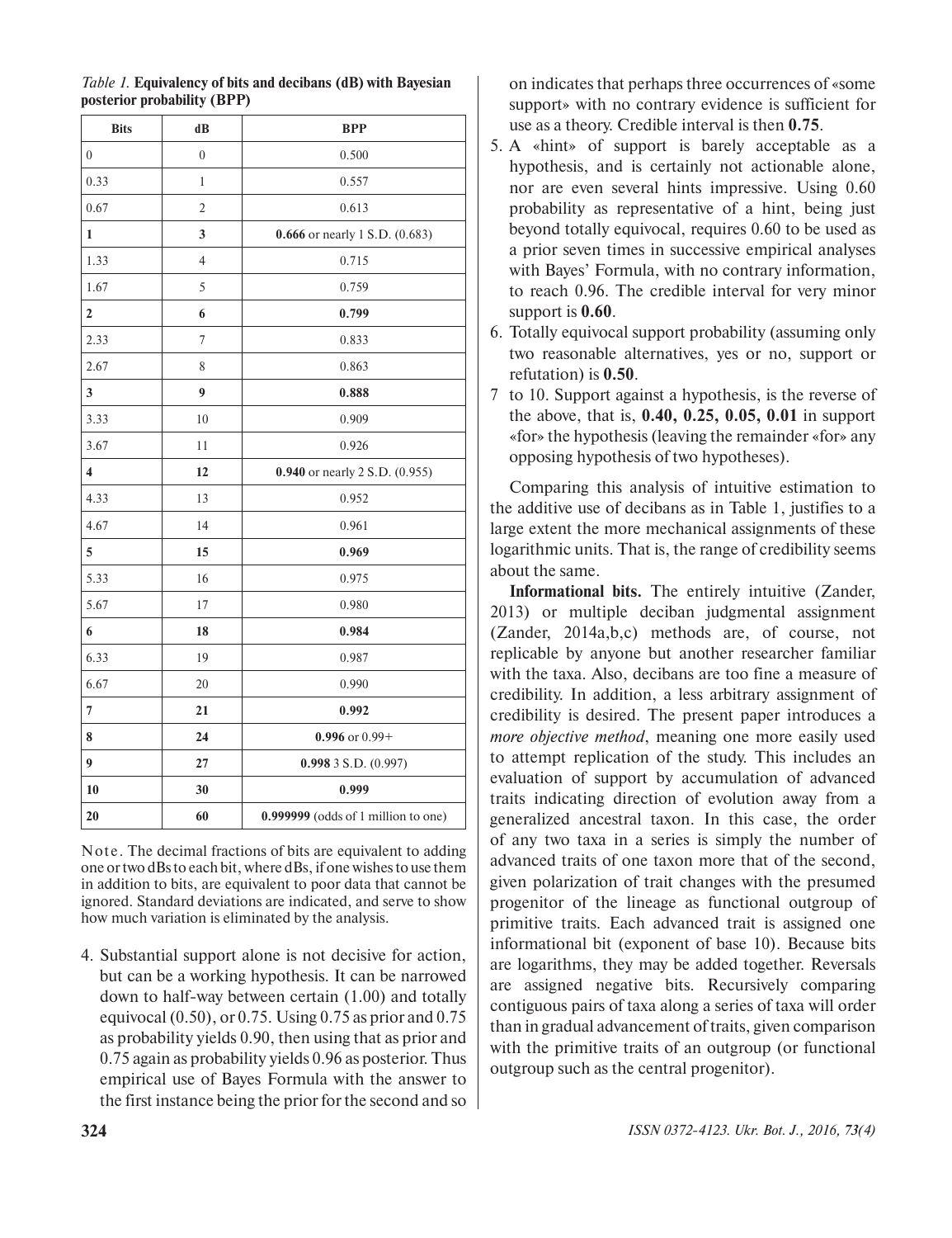Summing the bits provides a measure of support of one particular order in evolution, with Bayesian posterior probabilities obtained from a table (Table 1). The assigned probabilities of a particular order generally match the intuitive evaluation by an expert. Each bit is nearly exactly equal to 3 dB. Thus, 1 bit is equivalent to 0.67 probability, about half way between a hint and substantial support — given that two advanced traits are required to distinguish a species in this study, one can expect each species to contribute at least 2 bits, or 0.80 BPP to analysis of the evolutionary order. This may not seem great, but many species are distinguished by four traits (0.94 BPP). Adding bit support for the order of all species in the lineage is a good measure of direction of evolution, given theoretical gradual accumulation of traits. A detailed discussion of this simple use of information theory in systematics is given by Zander (2014c). This is a very specialized use, and is not the same as analysis of entropic aspects of evolution (e.g., Brooks, Wiley, 1988).

We can now see if the intuitive assignments of support from advanced traits for the position in the *Didymodon* s. l. caulogram published by Zander (2014c: 9ff., 14) were in the right ball park.

## **Materials and Methods**

**Analytic key.** An «analytic key» was developed to determine order and direction of evolution of the serial lineages. Bits were assigned to descendant species' traits that were advanced compared to those of the generalist ancestral taxa of each of the segregate genera.

The bits assigned to progenitor species (of Zander, 2014c: 14) are those advanced traits distinguishing the genus from the immediate ancestral taxon. These traits mostly were given in a serial and multichotomous «natural key» by Zander (2013: 82). This natural key was combined with the format of the «tables of monophyly» in Zander (2014c: 9ff) to devise an analytic key. This is given below, and, I hope, is an intuitively easily understandable analysis of serial and shared descent, and support for those evolutionary relationships among the segregate genera of *Didymodon* s. l. The reader should note that the analytic key may be multichotomous or, at times, «monochotomous» with just one indented description of advanced traits of the single descendant. The positions of genera on the morphological cladogram were checked in the analytic key for minimum redundancy of traits and minimum reversals.

**Order and direction of evolution.** Order and direction of evolution are only evaluated once the species involved are minimally redundant in terms of traits. That is, grouped such that homologous traits are maximally shared. Once species and their traits are most similar, their differences can be used to further analyze evolution. *Order* of any two species in a lineage is evaluated by awarding position of greatest advancement in the lineage to that species with the greater bit count relative to the next lower species. Reversals require subtraction of one bit per reversal, which aids in modeling gradual evolution and fine-tuning the minimal redundancy. *Direction of evolution* for a lineage is simply summing all the bits for each species in the lineage after best ordering. It is intuitively acceptable that two or more species in a group or lineage reify that group or lineage over having just one species. A randomized group species (i.e., that are not first rendered minimally redundant with maximum parsimony) may have a large bit count, but a preliminary clustering study is critical to a successful model of evolution because an attempt at linear ordering would then reduce information from random orderings because of many reversals.

**Data for analytic key.** Data sets of unique or uncommon traits may be used to create an analytic key (Zander, 2013: 82, 2014c: 4ff), or, as in the present paper, parallelized descriptions of taxa from modern works (mainly FNA, 2007) are evaluated for taxa that appear to be the same as another taxon but with advanced traits. From these descriptions, a central progenitor of widespread distribution was selected. The progenitor generally has common and generalist traits, being fully sexual, and capable of generating both sexual and asexually reproducing descendant species.

The reason descriptions rather than data sets are used to better advantage in macrosystematics is because descriptions (rather than telegraphic data sets, e.g., characters labeled 1 or 0) differentiate better between similar traits, which is critical when order of linear descent is evaluated. Such traits are usually not included in cladistic data sets, where shared descent through shared homologous traits is the analytic focus, and unique or uncommon traits are autapomorphies or otherwise «phylogenetically uninformative.» Two or more descendants are postulated from one ancestral taxon when traits of the putative descendants are rather different and arranging them linearly would add positive bits for advanced traits and negative bits from reversals summing to zero or nearly so. That is, when information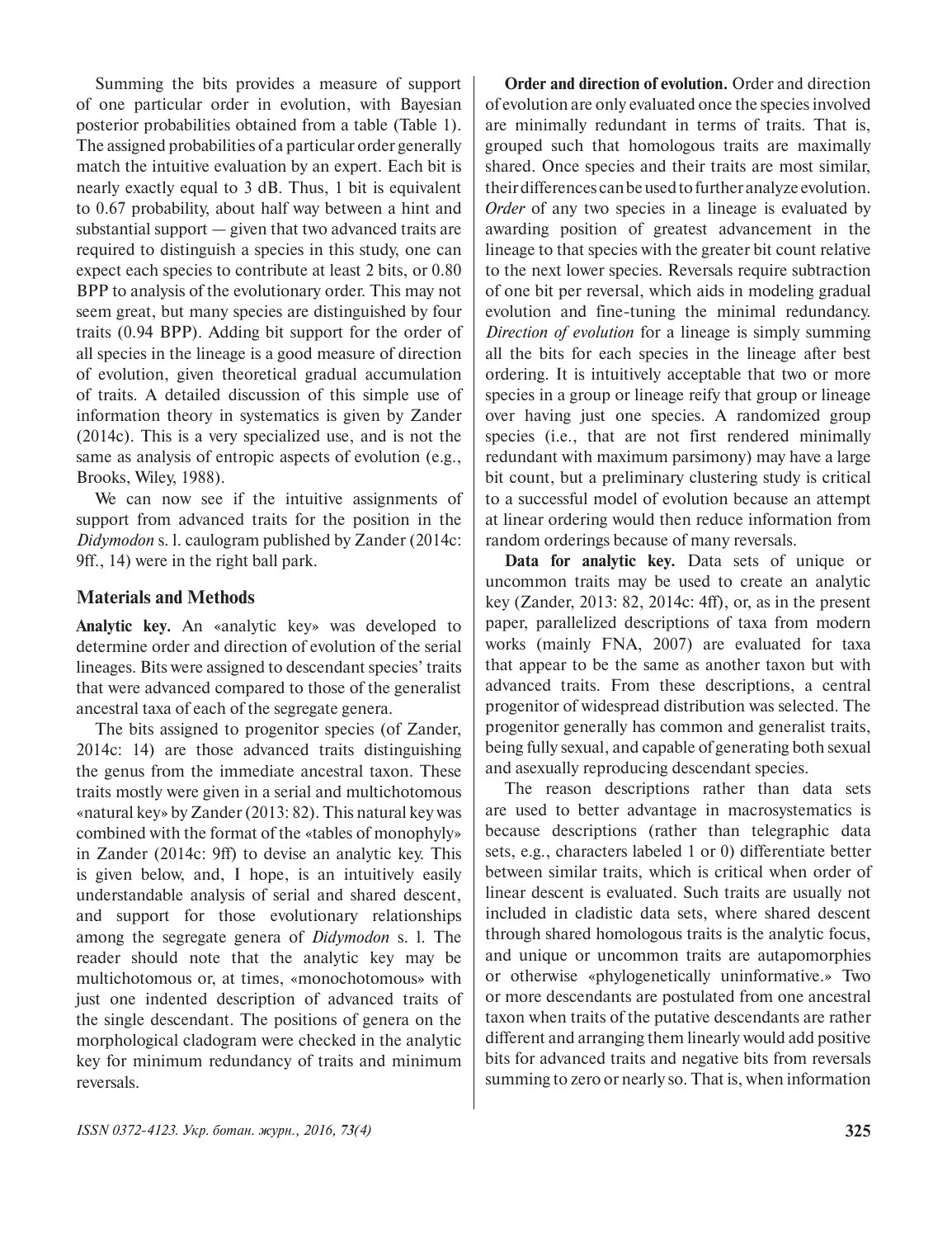on order and direction of evolution is lacking, under constraint of minimal redundancy.

A special case of branching is when an unknown shared ancestor is suggested when two descendants sharing advanced traits are different from each other and are also equally different from the only extant possible ancestral taxon; so an intermediate taxon with those shared advanced traits that lower the difference between the ancestor and descendants (given gradual evolution as a model) is then a valuable hypothesis, see the genus *Fuscobryum* in the caulogram (Fig. 1).

**Morphological cladogram.** The morphological cladogram of *Didymodon* s. l. (Zander, 2013: 80) was recreated using the data set of Zander (1998) and the same reported software settings. Also a non-parametric bootstrap analysis was done using 2000 replicates and «faststep» settings. The names of segregate genera of *Didymodon* were used as in the 2013 publication. The serial relationships of the *genera* were based on contiguity of nodes on that morphological cladogram, which minimized redundancy of traits following theory that most species evolve through gradual accumulation of advanced traits.

**Molecular cladogram.** A molecular cladogram of *Didymodon* s. l. species from Werner et al. (2005) was duplicated as reduced to taxa in the morphological cladogram. Bayesian posterior probabilities obtained by the 2005 authors were appended for values greater than 0.50. This cladogram was compared to the morphological cladogram, and interpreted in terms of serial evolution.

# **Results**

**Macroevolutionary analytic key.** Descriptive information was used to develop an analytic key listing the genera and species in evolutionary order. Key entries are preceded with the progenitor identifier (a number), a right angle bracket indicating evolutionary direction, and a unique identifier for the descendant species (which itself may be a progenitor of its own descendants). By convention progenitors in evolutionary formulae are given in boldface, e.g.,  $A > B > C$ . Equal indentation indicates taxa that are all derived from one progenitor, and extra indentation indicates a descendant taxon of the one above and less indented in the key. The features are those different from the progenitor and from the preceding species, therefor presumed advanced. Each trait advanced over those of the earlier species in the lineage was scored as one positive informational bit.

In the present optimized order of the analytic key, there are no reversals, therefore no negative bits to detract from support measures. To see the effect of assigning negative bits, simply reverse the order of two paragraphs in optimal arrangement of the key, and compute the differences.

The bits associated with each advanced trait (1 bit per trait) were summed for each species, listed after the taxon name, and interpreted as Bayesian posterior probabilities. After each genus the bits are summed for the support for that genus. Note that some indentations in the key are monochotomous (species 1aa, 3ca, 5aa, 5ca, 5caa, 6a), meaning only one descendant from a previous species in the lineage. The caulogram (Fig. 1) summarizes visually the information in the analytic key.

**Analytic Key to** *Didymodon* **and related genera**

**1.** *Vinealobryum* **progenitor:** Differing from outgroup *Barbula unguiculata* by axillary hairs with brown basal cells, leaves lanceolate, adaxial costal epidermal cells quadrate, with a distinct costal groove or window adaxially near the leaf apex, and gemmae multicellular, obovate, borne on the stem .....*Vinealobryum vineale*  (Brid.) R.H. Zander 5 bits, 0.97 BPP

**1** > 1a. **Immediate descendant:** Leaves shorter, leaf base squared; more arid habitats; gemmae present; peristome short and twisted or rudimentary .............. *Vinealobryum brachyphyllum* (Sull.) R.H. Zander 4 bits, 0.94 BPP

**1a** > 1aa. **Secondary descendant:** Leaves with multilayered photosynthetic cells on ventral surface of mid-costa; leaf margins loosely revolute; sporophytes absent; highly restricted distribution in arid region ............................ *Vinealobryum nevadense*  (R.H. Zander in R. H. Zander et al., L.R. Stark & Marrs-Smith) R.H. Zander 4 bits, 0.94 BPP

**1** > 1b**. Immediate descendant:** Plants large; leaves bistratose medially; leaves distally very broad ............................. *Vinealobryum nicholsonii* (Culm) R.H. Zander 3 bits, 0. 89 BPP

**1** > 1c. **Immediate descendant:** Very restricted northern distribution; leaf apex sinuose or toothed, bi-tri-stratose, deciduous as a propagule; sporophytes unknown; growing on wood or bark .......... *Vinealobryum murrayae* (Otnyukova) R.H. Zander 4 bits, 0.94 BPP

Total support for *Vinealobryum* lineage is 21 bits, or 0.99+ BPP.

**1** > 2. *Trichostomopsis* **progenitor:** Plants green (not reddish); costa much flattened, ventral stereid band absent; distal laminal cells with simple papillae ..........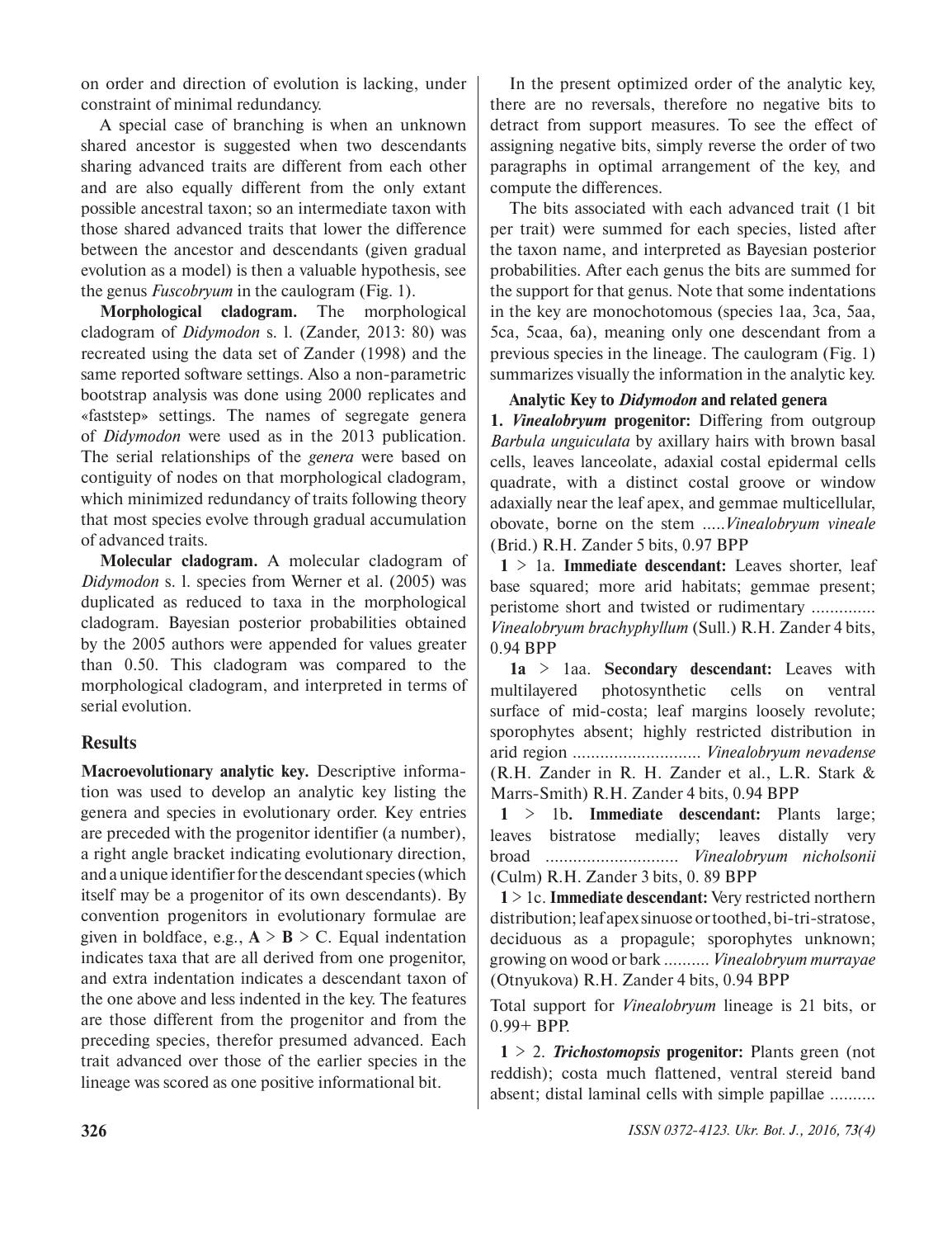............................ *Trichostomopsis australasiae* (Hook. & Grev.) Rob. 4 bits, 0.94 BPP

**2** > 2a. **Immediate descendant:** Leaves very long acuminate-lanceolate, basal laminal cells hyaline and with slits; human distributed

*Trichostomopsis umbrosa* (Müll.Hal.) Rob. 3 bits, 0.89 BPP

**2** > 2b. **Immediate descendant:** Leaves short-ovate, margins loosely revolute; unicellular propagula in leaf axils; peristome absent to short, straight; restricted distribution ................. *Trichostomopsis revoluta* (Card.) R.H. Zander 5 bits, 0.97 BPP

Total support for *Trichostomopsis* lineage is 12 bits, or 0.99+ BPP.

**1** > 3. *Didymodon* **s.str. progenitor:** Leaves green or occasionally reddish in nature, more broadly channeled; costa flat or convex dorsally, not convex; distal laminal cells only weakly and simply papillose or smooth ..................... *Didymodon acutus* (Brid.) K. Saito 4 bits, 0.94 BPP

**3** > 3a. **Immediate descendant:** Leaves distally thickened, long-elliptical; gemmae abundant; peristome short and straight; hygric habitats ................. ................. *Didymodon rigidulus* Hedw. 5 bits, 0.97 BPP

**3** > 3b. **Immediate descendant:** Leaf apex acuminate, cylindric, fragile in pieces as a propagule, laminal cells large; strong northern distribution, hygric habitat, growing on wood ............ *Didymodon johansenii*  (Williams) Crum 5 bits, 0.97 BPP

**3** > 3c. **Immediate descendant:** Leaves longacuminate, basal cells quadrate ............ *Didymodon icmadophilus* (Müll.Hal.) K. Saito 2 bits, 0.80 BPP

**3c** > 3ca. **Secondary descendant:** Leaf apex turbinate, deciduous as a propagule; sporophytes absent; restricted distribution ...... *Didymodon anserinocapitatus*  (X.J. Li) R.H. Zander 3 bits, 0.89 BPP

Total support for *Didymodon* lineage is 19 bits, or 0.99+ BPP.

**1** > 4. *Exobryum* **progenitor:** Leaves narrowly channeled, carinate; distal laminal papillae simple; moist areas ........... *Exobryum* sp., unknown ancestral taxon 3 bits, 0.89 BPP

**4** > 4a. **Immediate descendant:** Mountainous areas; deep red plant coloration; leaves strongly recurved; stem central strand often absent, peristome short and straight .......... *Exobryum asperifolius* 5 bits, 0.97 BPP

Total support for *Exobryum* lineage is 8 bits, or 0.99+ BPP.

**4** > 5. *Geheebia* **progenitor:** Leaves weakly recurved; adaxial cells of costa elongate .......... *Geheebia fallax*  (Hedw.) R.H. Zander 2 bits, 0.80 BPP

**5** > 5a. **Immediate descendant:** Leaves ovatelanceolate, usually without papillae, costa ending before apex, with small basal auricles or long decurrencies; peristome short and straight, occasionally rudimentary or absent; calciphile, wet habitats ...... *Geheebia tophacea*  (Brid.) R.H. Zander 6 bits, 0.98 BPP

5**a** > 5aa. **Secondary descendant:** Leaves longacuminate lanceolate, with large auricles; sporophytes absent; restricted northern distribution .......... *Geheebia leskeoides* (K. Saito) R.H. Zander 4 bits, 0.94 BPP

**5** > 5b. **Immediate descendant:** Leaved catenulate when dry, small spherical gemmae in leaf axils; sporophytes absent ........... *Geheebia maschalogena* (Ren. & Card.) R.H. Zander 3 bits, 0.89 BPP

**5** > 5c. **Immediate descendant:** Plants yellow to red; leaves usually without papillae, very wet habitats ...................... *Geheebia ferruginea* (Besch.) R.H. Zander 3 bits, 0.89 BPP

**5c** > 5ca. **Secondary descendant:** Leaves much enlarged; sporophytes absent; very restricted distribution .................... *Geheebia maxima* (Syed & Crundw.) R.H. Zander 3 bits, 0.89 BPP

**5ca** > 5caa. **Tertiary descendant:** Leaves and plants much enlarged, leaves long-acuminate; laminal cells with large, bulging trigones; sporophyte absent .. .................................... *Geheebia gigantea* (Funck)

Boulay 4 bits, 0.94 BPP

Total support for *Geheebia* lineage is 25 bits, or 0.99+ BPP.

**5** > 6. *Fuscobryum* **progenitor:** Leaves dark brown to black in nature, distal marginal cells crenulate; costa thin; hyperoceanic northern distribution .... *Fuscobryum nigrescens* (Mitt.) R.H. Zander 4 bits, 0.94 BPP

**6** > 6a. **Immediate descendant:** Leaves ovate, apex broadly rounded ...... *Fuscobryum* spp. , unknown ancestral taxon 2 bits, 0.80 BPP

**6a** > 6aa. **Secondary descendant:** Clusters of unicellular gemmae in leaf axils; sporophytes absent; very restricted distribution ............... *Fuscobryum perobtusum* (Broth.) R.H. Zander 3 bits, 0.89 BPP

**6a** > 6ab. **Secondary descendant:** Leaves dimorphic, the smaller strongly concave in series in some parts of the plant; sporophytes absent ........... ..................... *Fuscobryum subandreaoides* (Kindb.) R.H. Zander 3 bits, 0.89 BPP

Total support for *Fuscobryum* lineage is 12 bits, or 0.99+ BPP.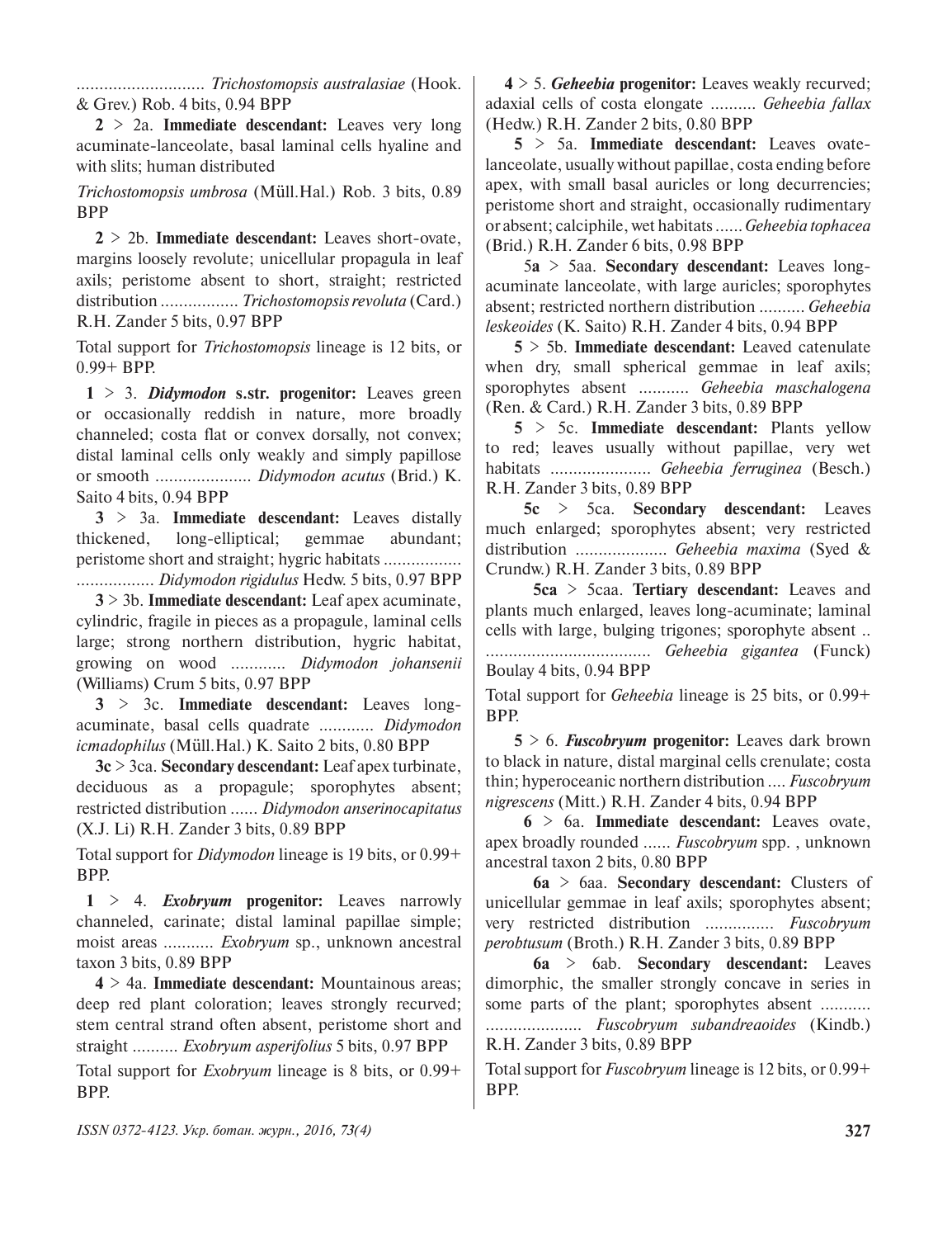

Fig. 1. Caulogram of *Didymodon* s. l. Segregate genera are identified. Each species is identified with the Bayesian posterior probability of the species evolutionary order. At base of each species balloon is number of bits supporting order of an advanced species over the next lower in the cladogram based on primitive traits of the central progenitor as functional outgroup; adding these gives bit support for a lineage (not shown)

The study (Zander, 2014) that used intuitive assignments of decibans for each trait for each species of *Didymodon* created «tables of monophyly» that included BPPs for linear order for each pair of contiguous species, as well and various combinations of species. The optimal order of species is the same as in the present study, and a comparison of those judgmentally assigned deciban-derived BPPs with the one bit per trait method used here is given in the table below (Table 2). The scale of credibility is about the same. The credible intervals awarded in the Zander (2014) study are clearly more variable than those of the present study. The variation is due in part to the fact that one or two decibans are less than one bit in terms of BPP, while four or more are greater. Whether the additional judgment involved in the 2014 study was better than the present method of equal weighting may be evaluated by additional study with more species. I think the method used here is a stabilizing influence, as the BPP of a bit seems in the center of BPPs correlated with the number of decibans commonly awarded in the 2014 study.

**Morphological analysis.** The morphological cladogram (Fig. 2) shows the shared relationships of the species optimized under maximum parsimony. Thick lines connect central progenitors. Nonparametric bootstrap proportions greater than 50 are added at base of splits together with translation to equivalent Bayesian

posterior probabilities (Zander, 2004) in parentheses. If taxonomically lumped by strict phylogenetic monophyly, genera of taxa marked «paraphyly» would lose their names and attendant macroevolutionary information, with the species lumped into *Geheebia* (upper part of cladogram) or *Didymodon* (lower part of cladogram except *Exobryum*) — the correct cladistic name would be *Didymodon* because it is, following the Code, an earlier name for the paraphyletic *Vinealobryum*.

Compare low bootstrap support here from only shared descent with that from serial descent (Fig. 1). Clearly, shared descent in *Didymodon* s. l. morphological studies is far more informative than shared descent.

**Molecular analysis.** The molecular cladogram of Werner et al. (2005) after reduction to only species also in the present morphological study (Fig. 3) demonstrated rather high support for splits based on shared descent. The segregate genera largely hang together as given in the caulogram (Fig. 1). *Vinealobryum* may appear to be widely split as paraphyletic, but given that it is basal and ultimate progenitor to the remainder of the taxa, all the nodes between *V. murrayae* and *V. vineale* may be taken to be taxonomically *V. vineale,* or extinct or unsampled monophyletic biotypes of *V. vineale*. This may also explain the paraphyly of *Geheebia*, with *G. fallax*  somewhat isolated but easily a descendant of *V. vineale*  as well as the remainder of *Geheebia* species. *Exobryum*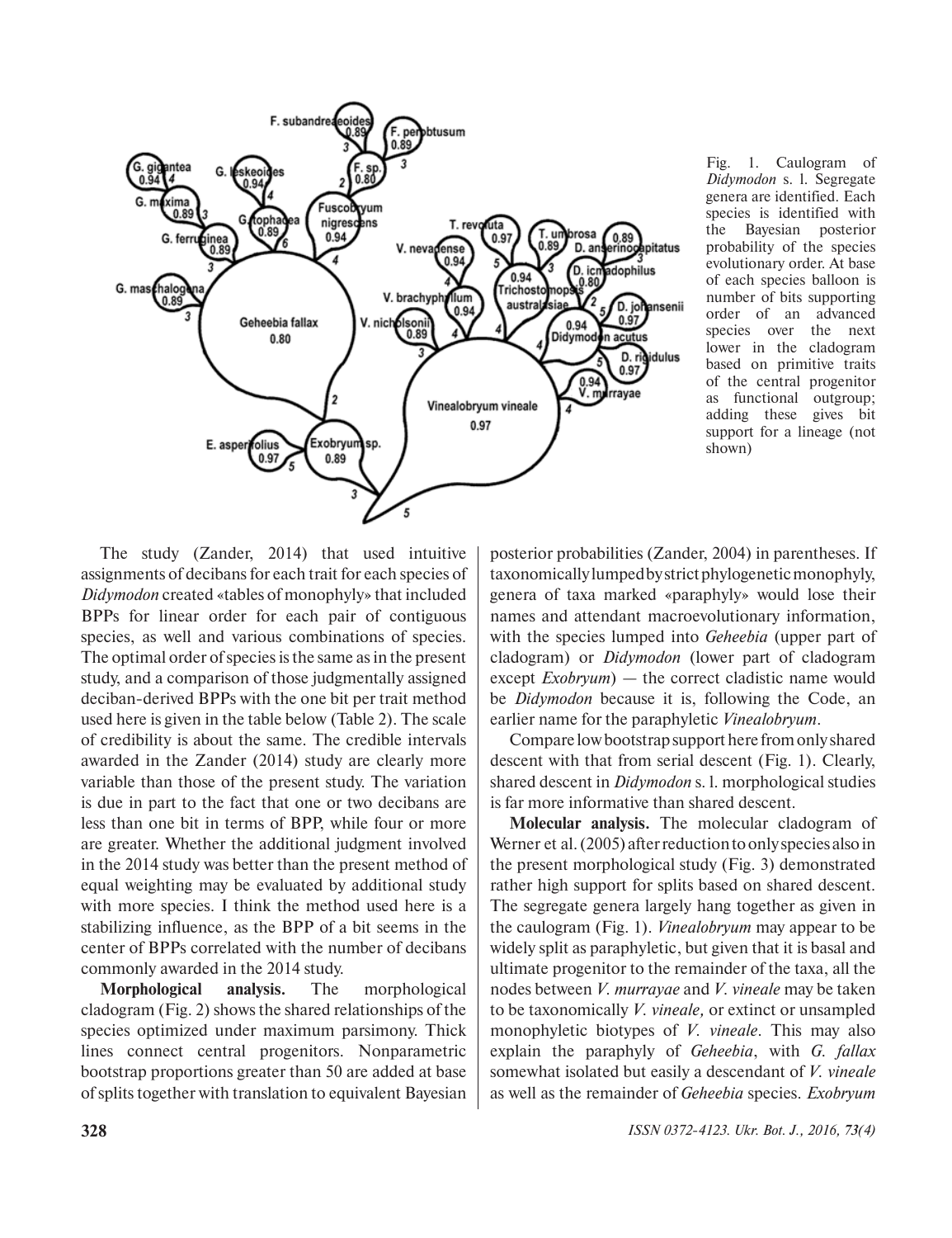*Table 2.* **Comparison of Bayesian posterior probabilities awarded to evolutionary order of linear pairs of species on the caulogram, comparing judgmentally variable numbers of decibans used in the Zander (2014) study and the present use of one bit per trait** 

| Species                            | <b>BPP</b> | <b>BPP</b> |
|------------------------------------|------------|------------|
|                                    | 2014       | present    |
| Didymodon acutus                   | $0.99 +$   | 0.94       |
| D. anserinocapitatus               | 0.83       | 0.89       |
| D. icmadophilus                    | 0.93       | 0.80       |
| D. johansenii                      | 0.97       | 0.97       |
| D. rigidulus                       | 0.93       | 0.97       |
| Exobryum asperifolius              | $\gamma$   | 0.97       |
| <i>Exobryum</i> unknown progenitor | $\gamma$   | 0.89       |
| Fuscobryum nigrescens              | 0.94       | 0.94       |
| F. perobtusum                      | 0.98       | 0.89       |
| Fuscobryum shared ancestor         | 0.72       | 0.80       |
| F. subandreaeoides                 | 0.95       | 0.89       |
| Geheebia fallax                    | $0.99 +$   | 0.80       |
| G. ferruginea                      | 0.93       | 0.89       |
| G. gigantea                        | 0.72       | 0.94       |
| G. leskeoides                      | $0.99 +$   | 0.94       |
| G. maschalogena                    | 0.93       | 0.89       |
| G. maxima                          | 0.76       | 0.89       |
| G. tophacea                        | $0.99 +$   | 0.89       |
| Trichostomopsis australasiae       | 0.94       | 0.94       |
| T. revoluta                        | 0.61       | 0.97       |
| T. umbrosa                         | 0.95       | 0.89       |
| Vinealobryum brachyphyllum         | 0.72       | 0.94       |
| V. murrayae                        | 0.98       | 0.94       |
| V. nevadensis                      | $0.99 +$   | 0.94       |
| V. nicholsonii                     | 0.96       | 0.89       |
| V. vineale                         | $0.99 +$   | 0.97       |

is isolated rather far from its contiguous neighbors in the caulogram, *Vinealobryum* and *Geheebia*, and is in fact embedded in *Didymodon.* However, the position of *Fuscobryum* nearby, associated with the rather different species *D. rigidulus*, indicates that much more sampling of surviving molecular races is needed. One should remember that only heterophyly (paraphyly or patristically close phylogenetic polyphyly) and great distance on the cladogram contribute positive or negative information about serial descent (Zander, 2013).

Some species in Fig. 3 are represented by two exemplars (specimens) each. Certainly *Didymodon acutus* has two different molecular sequences, since the two entries are paraphyletic. One should realize, however, that specimens that are sister groups, such as *D. icmadophilus* and *Trichostomopsis australasiae* do not necessarily have the same molecular sequence. These are potentially paraphyletic to some yet unanalyzed species, and therefore would be evolutionarily informative.

Barbula unguiculata (outgroup) Geheebia leskeoides Geheebia tophacea Geheebia fallax Geheebia gigantea Geheebia ferruginea Geheebia maxima Geheebia maschalogena Fuscobryum nigrescens paraphyly paraphyly paraphyly paraphyly Fuscobryum perobtusum Fuscobryum subandreaeoides  $\begin{array}{c} 81 \\ (1.00) \end{array}$ Exobryum asperifolius Vinealobryum vineale Didymodon rigidulus s.lat. vlylyaran Didymodon anserinocapitatus  $\begin{bmatrix} 54 \\ 0.78 \end{bmatrix}$ Didymodon johansenii Vinealobryum nicholsonii Vinealobryum murrayae Vinealobryum brachyphyllum Vinealobryum nevadense  $\frac{52}{(0.53)}$ Trichostomopsis revoluta Trichostomopsis australasia Trichostomopsis umbrosa  $62$  $(0.88)$ 

Fig. 2. Morphological cladogram of *Didymodon* s. l. based on the study of Zander (1998). Bootstrap support for proportions greater than 50, and equivalent Bayesian posterior probabilities (in parentheses), were awarded to four sister groups



Fig. 3. Cladogram of *Didymodon* from Werner et al. (2005), reduced to only taxa that are present in the analytic key, with Bayesian posterior probabilities appended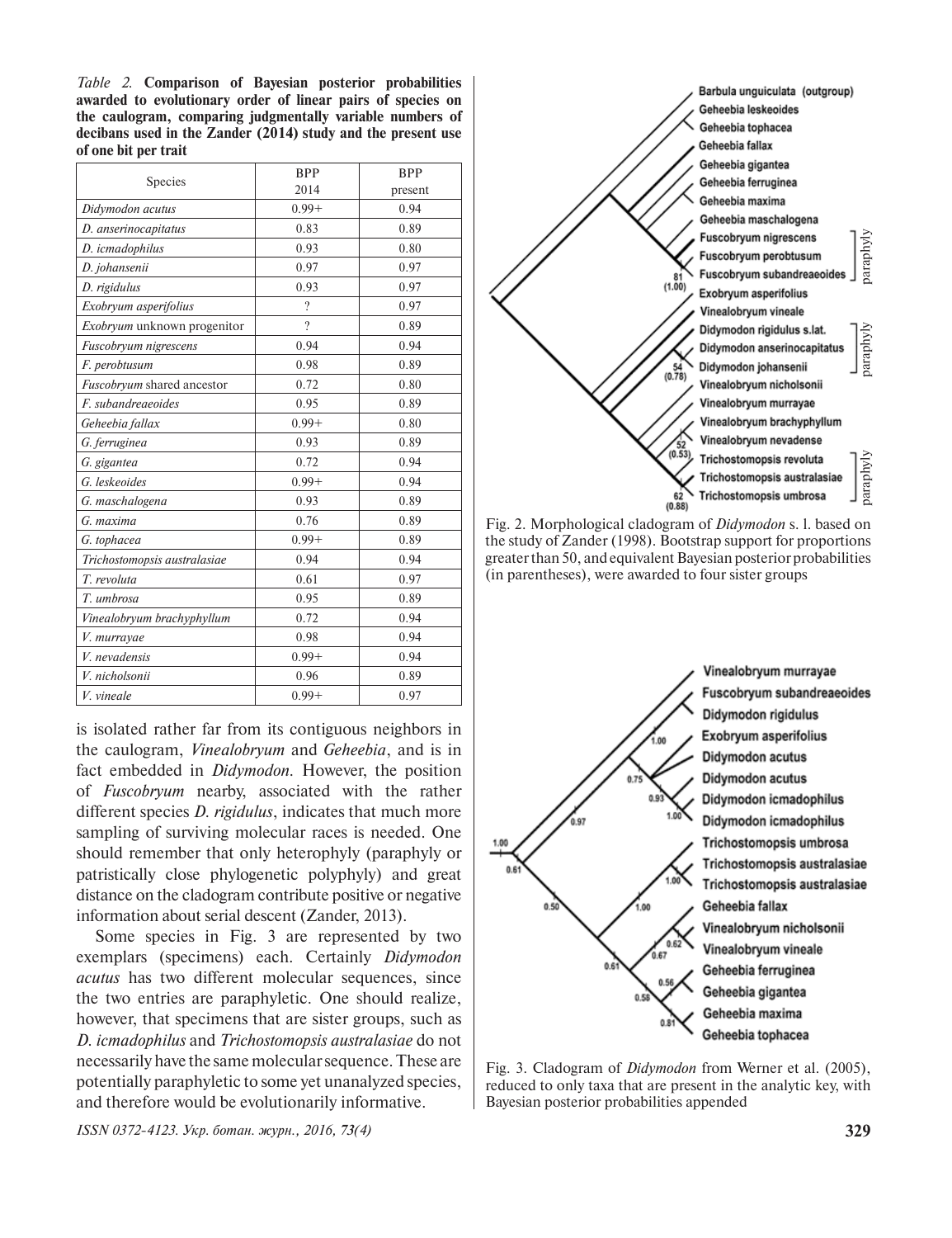# **Discussion**

Cladograms use only data on advanced shared character states (i.e., phylogenetically informative) plus an optimization procedure that groups taxa with advanced character state transformations on a dichotomous tree. Caulograms use all data relevant to evolutionary relationships, both of shared and serial descent. To the extent possible, taxa are arranged in linear series, with branches made when a generalist ancestral species radiates two or more descendant taxa or lineages. Unknown taxa are interpolated when a missing link seems necessary to complete modeling the gradual evolution of a chain, or when two species require a shared ancestral taxon not now extant to explain their evolutionary nearness but separate evolutionary directions.

The macrosystematic method takes two steps. First, species are grouped to maximize shared advanced traits, and minimize differences between taxa. Cladistic analysis is a good way to do this. The ultimate minimal redundancy is when individuals are found to have all the same traits, and are therefore one taxon. Then, step two: When differences between species are minimized, the traits left over are those characteristic of the species, and often revelatory of monophyly through details of order and direction of evolution. Species need to be ordered serially so that every species contributes information. Conveniently, this reflects evolutionary theory that species mostly evolve by accumulated gradual transformations of character states. This is done using an analytic key by arranging the order of species so that they gradually add more traits as they evolve away from some outgroup, which is either a nearby taxon, or a generalized putative progenitor. This maximally informative order of species is ensured by adding one informational bit for each trait different from the last in order and subtracting one bit for each reversal.

To further explain ordering of taxa in modeling serial descent, if a progenitor has primitive traits 00000, the next species in order would be 00001, then 00011, then 00111, then 01111, then 11111, where 1 is an advanced trait. Each species contributes one bit, totalling 5 bits for the lineage. If we made the arrangement with the last species first, that is the outgroup 00000, then the last species in order put first 11111, the other three species would not contribute information as their traits would be totally redundant with the species with 11111 advanced traits. Requiring a penalty of 1 bit for each reversal then would make the 00000 then 11111 first order, add to zero bits when the remaining three species are appended.

This is 5 bits for the first order, but minus one for each of the other species that contribute reversals. Doubtless there are other ways of ordering species, such as adding to any positive bit an additional one bit for each species' distance from the progenitor, and not using negative bits at all.

A minimum of two linked traits per species (two bits equals 0.80 BPP) may not seem sufficient to confirm the linear order of species, but radiation of additional descendant species in a lineage or dissilient genus adds to the credibility, given a theoretical assumption of gradual accumulation of advanced traits.

This study demonstrated rather good support for order of evolution between pairs of contiguous species in a lineage (difference between numbers of advanced traits), and excellent support (total summed bits) for the direction of evolution for each lineage. Morphological cladistic analysis helped establish the linear and branching relationships of the main progenitor taxa. The molecular cladogram was interpreted as not an evolutionary tree because the basal nodes could be assigned to one taxon (*Vinealobryum vineale*) based on morphological information that was not phylogenetically informative but was instead macroevolutionarily informative.

Predictions are possible with macrosystematic analysis. For instance, the unknown taxon posited through inductive inference as ancestral to *Exobryum asperifolius* may be found with further study. The same obtains with the inductively inferred unknown shared ancestral taxon for *Fuscobryum subandreaeoides* and *F. perobtusum*. As in any evolution-based classification, further discoveries should match the present groupings to a great extent, each newly discovered species with expected similar physiological features and evolutionary potentials.

One may also note that generative generalized species generate other generative species. Although it is possible that advanced, specialized descendant species may prove to grade into generative new species in other habitats, this has not been shown the case in the present study. It is quite possible that there is a path of maximum evolutionary potential running through every large group that is comprised of generative species. The elucidation of this path should be of great importance in biodiversity study as elimination of generative species reduces expected numbers of descendant species that explore and exploit smaller niches. For instance, a generalized species of limited distribution in a habitat that is expected to expand and grow more arid over time is a good candidate for long-term protection.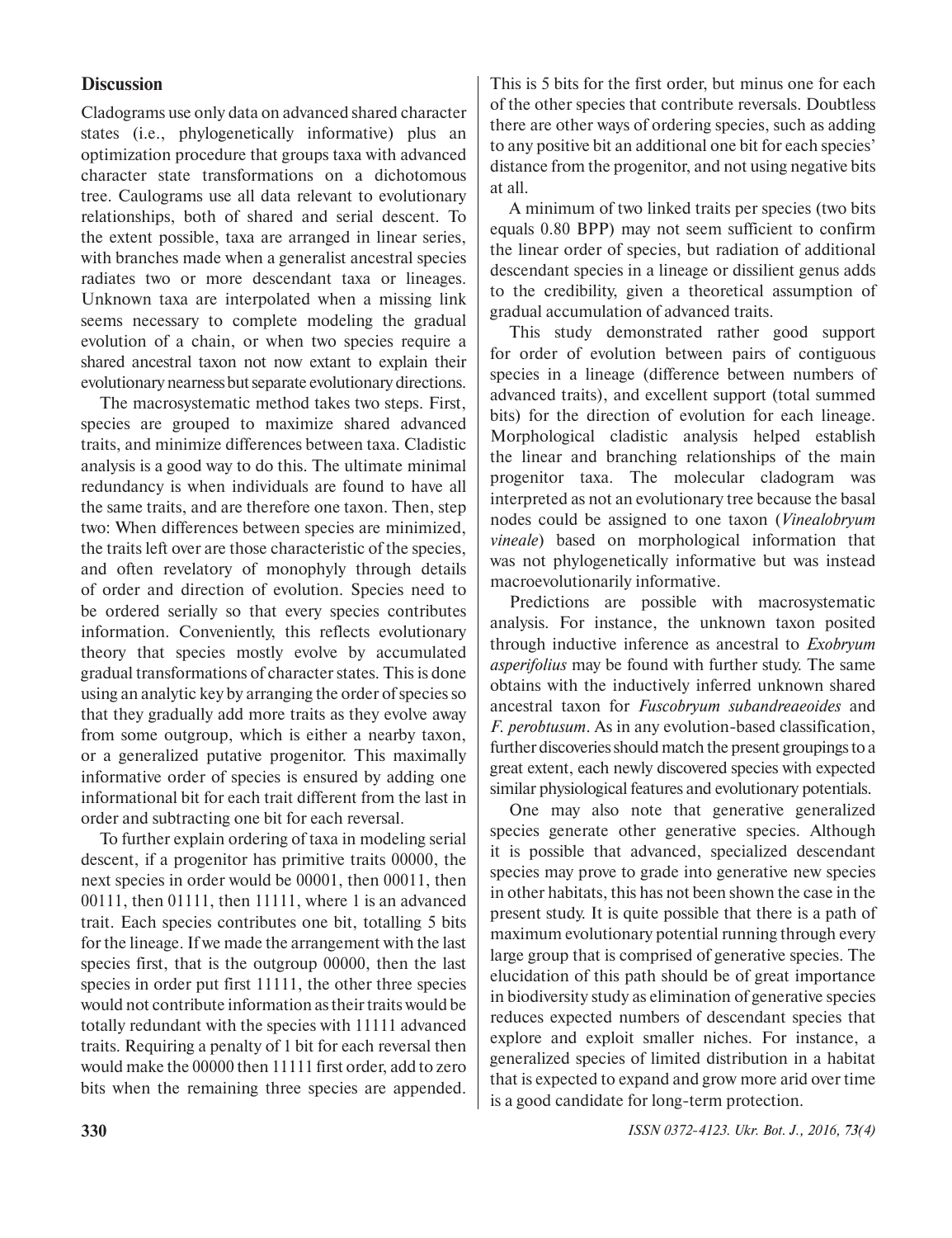This macrosystematic study supported the integrity of the study (Zander, 2013) that splits off from the large genus *Didymodon* five segregate genera based on dissilience (centers of radiation) around progenitor species. The caulogram model of evolution of *Didymodon* s. l. is helped to some extent by minimalization of redundancy with cladistics, and the analytic key can corroborate such redundancy. The model also can explain most of a molecular cladogram's apparent incongruity in relationships of the same species.

Support values for the order of taxa and for direction of evolution of the lineages in the caulogram were in the range expected by expert intuition (my own, after years of familiarity), and compared well with previous intuitive study (Zander, 2014a,b,c). It is concluded that a somewhat more mechanical therefore more easily replicable analysis, as was done here with the analytic key above, is a successful way to model evolutionary transformations at both species and genus level, so to inform a more information-rich classification than with cladistic methods alone.

## **Acknowledgements**

*I thank Sergei Mosyakin, editor-in-chief of the Ukrainian Botanical Journal, for his kind invitation to submit a paper. Two anonymous reviewers provided helpful suggestions. The Missouri Botanical Garden continues to provide a congenial working environment of superb support.*

#### REFERENCES

- Assis L.C.S., Rieppel O. Are monophyly and synapomorphy the same or different? revisiting the role of morphology in phylogenetics, *Cladistics*, 2010, **26**: 1–9.
- Bock W.J. Ecological aspects of the evolutionary processes, *Zool. Sci.,* 2003, **20**: 279–289.
- Brooks D.R., Wiley E.O. *Evolution as Entropy: Toward a Unified Theory of Biology*, Chicago: Univ. Chicago Press, pp. 1988.
- Brummitt R.K. Taxonomy versus cladonomy, a fundamental controversy in biological systematics, *Taxon,* 1997, **46**: 723–734.
- Brummitt R.K. How to chop up a tree, *Taxon*, 2002, **51**: 31–41.
- Brummitt R.K. Further dogged defense of paraphyletic taxa, *Taxon*, 2003, **52**: 803–804.
- Brummitt R.K. Am I a bony fish? *Taxon,* 2006, **55**: 268–269.
- Crawford D.J. Progenitor-derivative species pairs and plant speciation, *Taxon*, 2010, **59**: 1413–1423.
- Farjon A. In defense of a conifer taxonomy which recognizes evolution, *Taxon,* 2007, **56**: 639–641.
- FNA. *The Flora of North America North of Mexico.* Flora of North America Editorial Committee, New York: Oxford Univ. Press, 2007, vol. 27.
- Good I.J. Studies in the history of probability and statistics. XXXVII. A.M. Turing's statistical work in World War II, *Biometrika,* 1979, **66**: 393–396.
- Hörandl E. Paraphyletic versus monophyletic taxa evolutionary versus cladistic classifications, *Taxon*, 2006, **55**: 564–570.
- Hörandl E. Neglecting evolution is bad taxonomy, *Taxon,*  2007, **56**: 1–5.
- Hörandl E. Beyond cladistics: extending evolutionary classifications into deeper time levels, *Taxon*, 2010, **59**: 345–350.
- Hörandl E., Emadzade K. Evolutionary classification, A case study on the diverse plant genus *Ranunculus* L. (Ranunculaceae), *Perspectives Pl. Ecol. Evol. Syst.,* 2012, **14**: 310–324.
- Hörandl E., Stuessy T.F. Paraphyletic groups as natural units of biological classification, *Taxon*, 2010, **59**: 1641–1653.
- Mayr E., Bock W.J. Classifications and other ordering systems, *J. Zool. Evol. Res*., 2002, **40**: 169–194.
- McGrayne S.B. *The Theory That Would Not Die: How Bayes' Rule Cracked the Enigma Code.* New Haven; Connecticut: Yale Univ. Press, 2011.
- Nordal I., Stedje B. Paraphyletic taxa should be accepted. *Taxon*, 2005, **54**: 5–6.
- Popadin K., Polishchuk L.V., Mamirova L., Knorre D., Gunbin K. Accumulation of slightly deleterious mutations in mitochondrial protein-coding genes of large versus small mammals, *Proc. Natl. Acad. Sci.*, 2007, **104**: 13390–13395.
- Rieppel O. Willi Hennig's dichotomization of nature, *Cladistics*, 2010, **26**: 103–112.
- Robinson H. A key to the common errors of cladistics, *Taxon,* 1986, **35**: 309–311.
- Shannon C., Weaver W. *The Mathematical Theory of Communication.* Urbana, Illinois: Univ. Illinois Press, 1963.
- Sosef M.S.M. Hierarchical models, reticulate evolution and the inevitability of paraphyletic supraspecific taxa. *Taxon,* 1997, **46**: 75–85.
- Stuessy T.F., Hörandl E. The importance of comprehensive phylogenetic (evolutionary) classification — a response to Schmidt-Lebuhn's commentary on paraphyletic taxa, *Cladistics*, 2014, **30**: 291–293.
- Stuessy T.F., König C. Patrocladistic classification, *Taxon,* 2008, **57**: 594–601.
- Werner O., Jiménez J.A., Ros R.M., Cano M.J., Guerra J. Preliminary investigation of the systematics of *Didymodon* (Pottiaceae, Musci) based on nrITS sequence data, *Syst. Bot.,* 2005, **30**: 461–470.
- Zander R.H. A phylogrammatic evolutionary analysis of the moss genus *Didymodon* in North America north of Mexico, *Bull. Buffalo Soc. Nat. Sci.*, 1998, **36**: 81–115.
- Zander R.H. Minimal values for reliability of bootstrap and jackknife proportions, Decay Index, and Bayesian posterior probability, *Phyloinformatics*, 2004, **2**: 1–13.
- Zander R.H. Paraphyly and the species concept, a reply to Ebach et al., *Taxon*, 2007, **56**: 642–644.